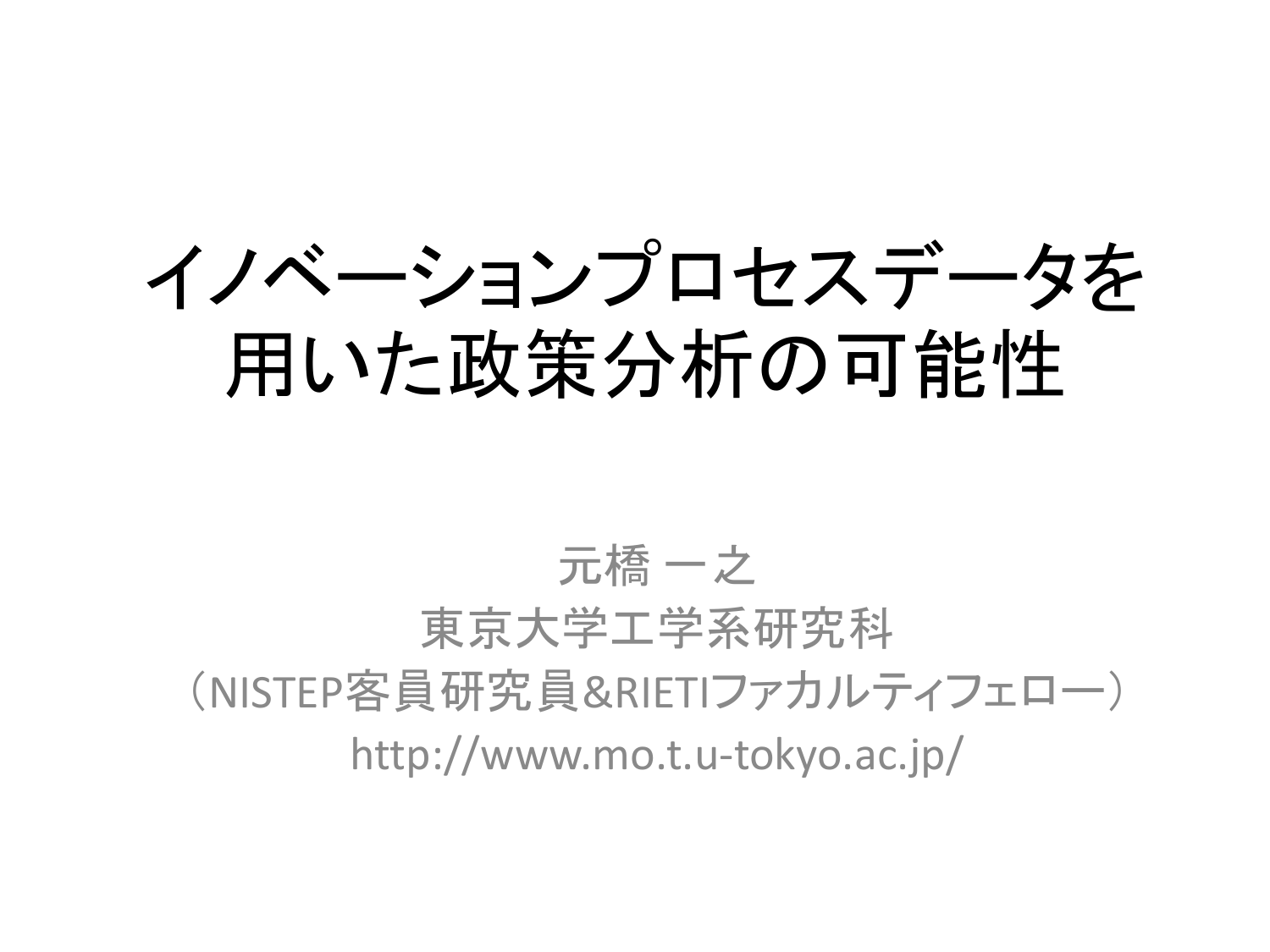イノベーションプロセスデータとは?

- 日本のすべての特許発明者の属性分析実施→アカ デミックインベンター(大学、公的研究機関に所属) (約5.3万人)と企業発明者(約123万人)を特定(2000- 2011の延べ数)
- アカデミックインベンターについてはSCOPUS著者 データと接続(約2.6万人)
- 特許の企業出願人データを経済センサス(事業所・企 業データを接続)
- 学術論文情報(サイエンスのインプット)、特許情報 (技術的アウトプット)、経済データを接続することでイ ノベーションプロセスの全体像をミクロ・マクロの両面 から分析可能とするもの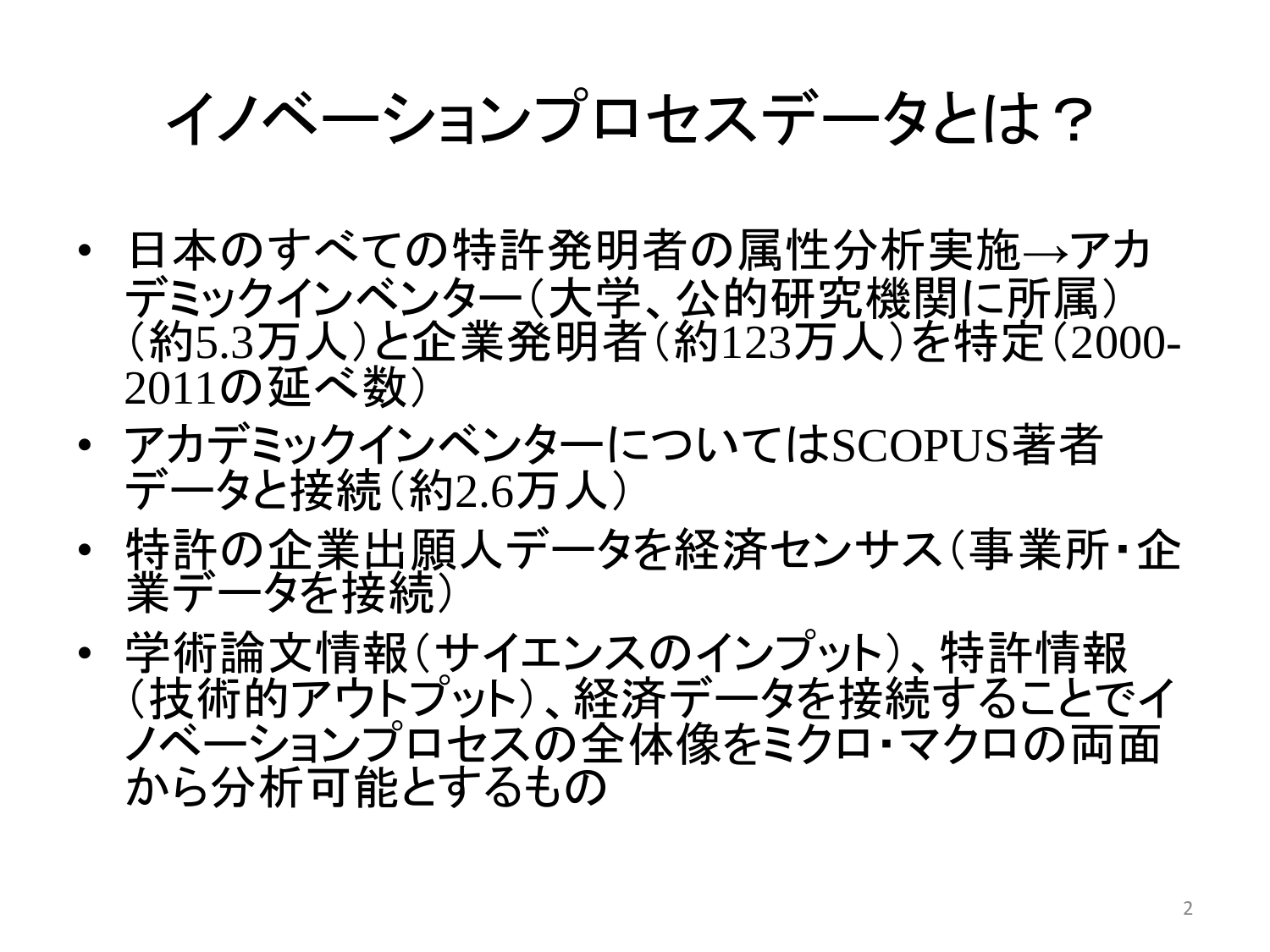### DB構築の背景

- サイエンスベースインダストリー(サイエンスベース の特定産業)→サイエンス経済(産業イノベーション を支える科学的知見の重要性上昇、経済全体のサ イエンス化(\*))
	- 新興国のキャッチアップ:先進国型モノづくりの必要性
	- ナノテク、ライフサイエンスによる伝統的産業における革 新、IoT、AIなどの情報技術にビジネスそのもののサイエ ンス化
- 科学技術政策とイノベーション政策のリンケージ:公 的研究資金の産業インパクト分析の政策的ニーズ 高まり

(\*) 『日はまた高く 産業競争力の再生』(元橋一之、日本経済新聞社2014年)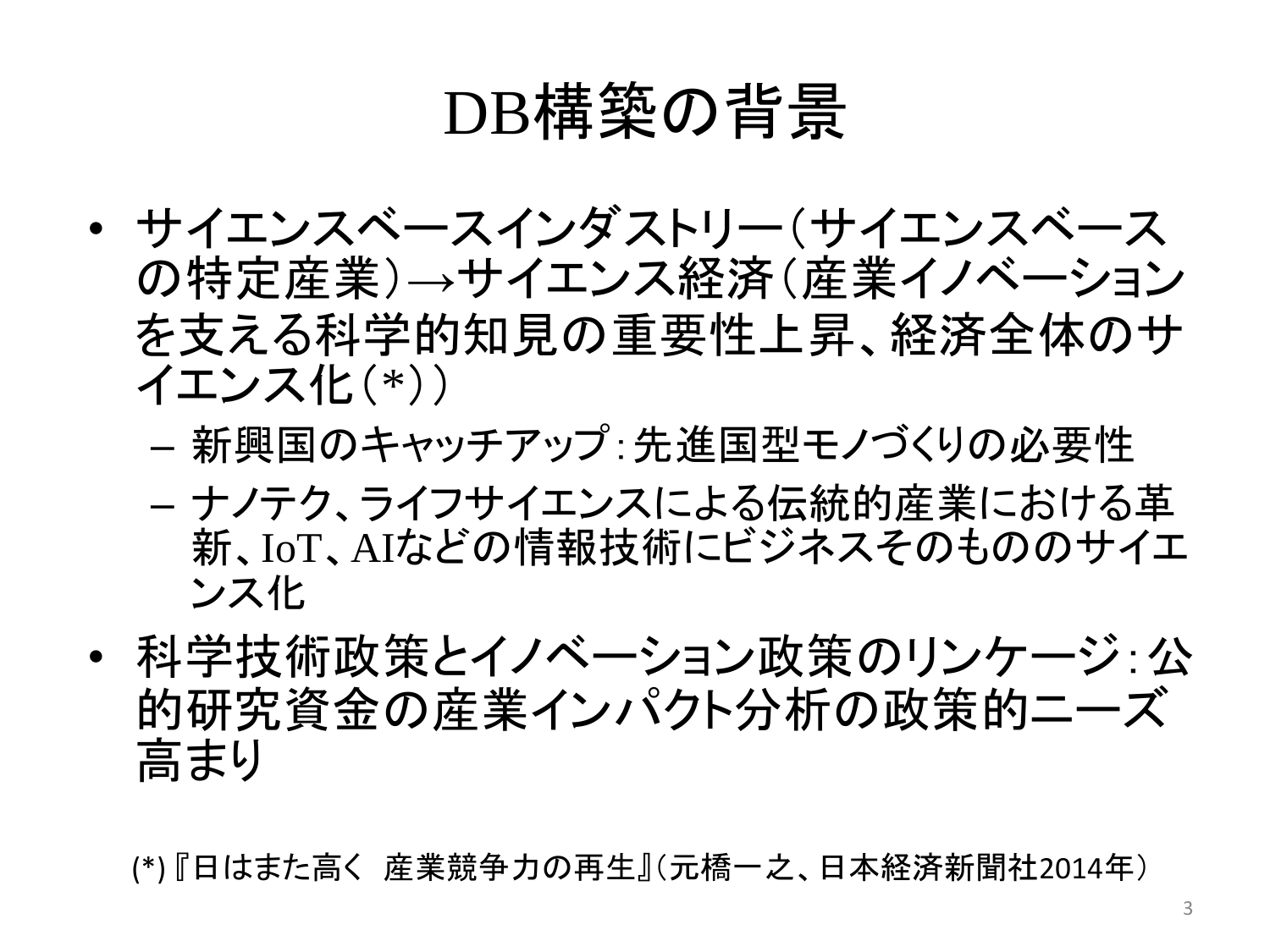イノベーションプロセスデータベースと 新たなサイエンスリンケージ指標

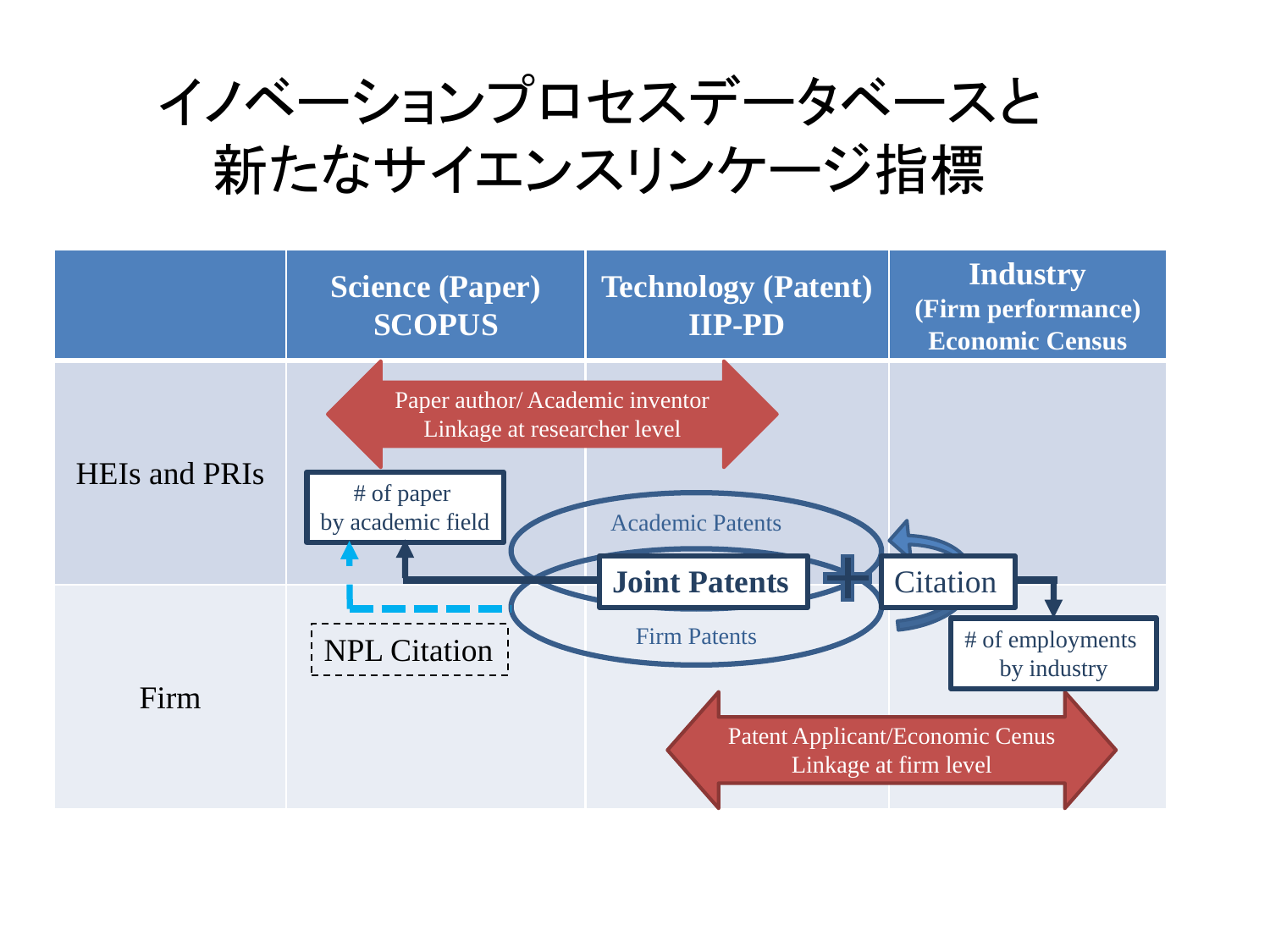## Science field \* technology class: 2000-03 -> 2008-11 changes

|                                                 |            | $\overline{2}$      | $\mathbf{3}$           | $\overline{A}$ | $\sim$            | 6               |                       | 8              | $\Omega$ | 10             | 11                                         | 12             | 13                | 14                   | 15            | 16                 | 17                                                  | 18                                    | 19              | 20                      | 21                              | 22              | 23             | 24        | 25       | 26                  | 27                            | 28                | 29           | 30                                | 31                 | 32             | 33                  | 34                | 35                 |
|-------------------------------------------------|------------|---------------------|------------------------|----------------|-------------------|-----------------|-----------------------|----------------|----------|----------------|--------------------------------------------|----------------|-------------------|----------------------|---------------|--------------------|-----------------------------------------------------|---------------------------------------|-----------------|-------------------------|---------------------------------|-----------------|----------------|-----------|----------|---------------------|-------------------------------|-------------------|--------------|-----------------------------------|--------------------|----------------|---------------------|-------------------|--------------------|
| Science field (Elseviar ASJC)                   | machinery, | echnology<br>Audio- | ommunications<br>Telec | Ē<br>Digital   | ition<br>ā<br>Bas |                 | nanageme<br>etho<br>ā | Semiconductor  | Optics   | Measurement    | terials<br>ъ<br>ś<br>biologic<br>y<br>knak | Control        | 응<br>Medical<br>ഉ | Organic<br>fine cher | Biotechnology | eutical<br>Pharmac | alar<br>port <sub></sub><br>acromolec<br>chemistry, | $\mathop{\mathrm{chemistry}}$<br>Food | É<br>mate<br>ã  | metallurgy<br>Materials | technology,<br>$\omega$<br>surf | technology<br>ġ |                | echnology | Handling | tools<br>chine<br>ž | pumps<br>Engines,<br>turbines | F<br>Textile<br>B | cial machine | apparatus<br>proc<br>Thermal<br>F | elem<br>Mechanical | Transport      | games<br>Furniture, |                   | engineering<br>Gwl |
| 10 Multidisciplinary                            | 0.01       | 0.00                | 0.00                   | 0.01           | 0.01              | 0.01            |                       | 0.02           | 0.01     | 0.02           | 0.03                                       | 0.00           | 0.01              | 0.03                 | 0.10          | 0.05               | 0.01                                                | 0.02                                  | 0.02            | 0.01                    | 0.01                            | 0.01            | 0.01           | 0.01      | 0.02     | 0.00                | 0.02                          | 0.00              | 0.04         | 0.00                              | 0.00               | 0.00           | 0.01                | 0.01              | 0.00               |
| 11 Agricultural and Biological Sciences         | 0.02       | 0.00                | 0.00                   | 0.00           | 0.00              | 0.02            |                       | 0.01           | 0.01     | 0.07           | 0.11                                       | 0.01           | 0.06              | 0.22                 | 0.70          | 0.40               | 0.07                                                | 1.71                                  | 0.35            | 0.02                    | 0.01                            | 0.02            | 0.06           | 0.15      | 0.02     | 0.04                | 0.04                          | 0.04              | 0.37         | 0.05                              | 0.01               | 0.01           | 0.07                | 0 <sub>0</sub>    | 0.03               |
| 12 Arts and Humanities                          | 0.00       | 0.00                | 0.00                   | 0.00           | 0.00              | 0 <sup>0</sup>  |                       | 0.00           | 0.00     | 0 <sup>0</sup> | 0.00                                       | 0 <sup>0</sup> | 0 <sup>0</sup>    | 0.00                 | 0.00          | 0.00               | 0.00                                                | 0.00                                  |                 | 0.00                    |                                 | 0.01            | 0 <sup>0</sup> | 0.00      | 0.00     | 0.00                | 0.00                          | 0 <sup>0</sup>    | 0.00         | 0.00                              | 0.00               | 0.00           | 0.00                |                   | 0.00               |
| 13 Biochemistry, Genetics and Molecular Biology | 0.08       | 0.03                | 0.03                   | 0.05           | 0.05              | 0.15            |                       | 0.08           | 0.07     | 0.42           | 0.77                                       | 0.1            | 0.89              |                      | 3.27          | 2.65               | 0.35                                                | 1.08                                  | 0.38            | 0.09                    |                                 | 0.20            | 0.20           | 0.27      | 0.22     |                     | 0.10                          | 0.12              | 0.80         | 0.06                              | 0.10               | 0.04           | 0.08                | 0.16              | 0.07               |
| 14 Business, Management and Accounting          | 0.00       | 0.00                | 0.00                   | 0.00           | 0.00              | 0.00            |                       | 0.00           | 0.00     | 0.00           | 0.00                                       | 0.00           | 0.0               | 0.00                 | 0.02          | 0.01               | 0.00                                                | 0.01                                  | 0.01            | 0 <sup>0</sup>          |                                 | 0.00            | 0.00           | 0.00      | 0.00     |                     | 0.00                          | 0.00              | 0.00         | 0.00                              | 0.00               | 0.00           | 0.00                | 0.00              | 0.00               |
| 15 Chemical Engineering                         | 0.13       | 0.01                | 0.01                   | 0.00           | 00                | 0.03            |                       | 0.06           | 0.03     | 0.11           | 0.16                                       | 0.04           | 0.23              | 0.23                 | 0.22          | 0.12               | 0.22                                                | 0.15                                  | 0.30            | 0.28                    |                                 | 0.15            | 0.65           | 0.32      | 0.05     | 0.11                | 0.1                           |                   | 0.15         | 0.19                              | 0.07               | 0.05           | 0.04                | 0.08              | 0.03               |
| 16 Chemistry                                    | 0.51       | 0.06                | 0.01                   | 0.02           | 0 <sup>0</sup>    | 00 <sup>6</sup> |                       | 0.20           | 0.21     |                | 0.99                                       | 00             | 0.18              | 2.09                 | 0.40          | 0.55               | 1.02.                                               | 0.26                                  |                 | 0.58                    | 0.52                            | 0.68            |                | 0.46      | 0.06     |                     |                               |                   |              |                                   | 0.08               |                | 0.21                |                   | 0.05               |
| 17 Computer Science                             | 0.04       | 0.13                | 0.33                   | 0.38           | 0.38              | 0.59            |                       | 0.04           | 0.07     | 0.1            | 0.05                                       | 0.34           | 0.18              | 0.01                 | 0.03          | 0.01               | 0.02                                                | 0.00                                  |                 | 0.01                    |                                 | 0.10            | 0 <sup>0</sup> | 0.05      | 0.68     | 0.02                | 0.03                          | 0.01              | 0.02         | 0.04                              | 0.07               |                | 0.55                | 0.21              | 0.03               |
| 18 Decision Sciences                            | 0.00       | 0.00                | 0.00                   | 0.02           | 0.00              | 0.01            |                       | 0.00           | 0.00     | 0.00           | 0.00                                       | 0.01           | 0.00              | 0.00                 | 0.00          | 0.00               | 0.00                                                | 0.00                                  |                 | 0 <sup>0</sup>          |                                 | 0.00            | 0.00           | 0.00      | 0.01     | 0.00                | 0.00                          | 0.00              | 0.00         | 0.00                              | 0.00               | 0.00           | 0.01                |                   | 0.01 0.00          |
| 19 Earth and Planetary Sciences                 | 0.03       | 0.01                | 0.03                   | 0.02           | -0.03             | 0.03            |                       | 0.02           | 0.01     | 0.12           | 0.08                                       | 0.03           | 0.02              | 0.02                 | 0.02          | 0.02               | 0.01                                                | 0.01                                  | 00 <sup>2</sup> | 0.04                    |                                 | 0.03            | 0.0            | 0.12      | 0.01     | 0.02                | 0.07                          | 0.00              | 0.03         | 0.05                              | 0.04               | 0.10           | 0.02                | $0.05 \ 0.11$     |                    |
| 20 Economics, Econometrics and Finance          | 0.00       | 0.00                | 0.00                   | 0.00           | 0.00              | 0 <sup>0</sup>  |                       | 0.00           | 0.00     | 0.00           | 0.00                                       | 0 <sup>0</sup> | 0.00              | 0.00                 | 0.00          | 0.00               | 0.00                                                | 0.00                                  | 0 <sup>0</sup>  | 0.00                    |                                 | 0.00            | 0.00           | 0.00      | 0.00     | 0.00                | 0.00                          | 0.00              | 0.00         | 0.00                              | 0.00               | 0.00           | 0.00                | 0.001             | 0.00               |
| 21 Energy                                       | 0.12       | 0.01                | 0.00                   | 0.00           | 0 <sub>0</sub>    | 0.02            |                       | 0.04           | 0.02     | 0.06           | 0.07                                       | 00             | 0.04              | 0.04                 | 0.01          | 0.01               | 0.02                                                | 0.01                                  |                 | 0.11                    |                                 | 0.05            | 0 <sup>1</sup> | 0.18      | 0.03     | 0.03                | 0.4                           | 0.02              | 0.05         | 0.26                              | 0.07               | 0.02           | 0.00                |                   | 0.02               |
| 22 Engineering                                  | 0.66       | 0.51                | 0.86                   | 0.58           | 1.10              | 0.61            |                       | 0.57           | 0.69     | 0.85           | 0.58                                       | 0.78           | $0.7^{\circ}$     | 0.08                 | 0.11          | 0.07               | 0.11                                                | 0.02                                  | 0.28            | 0.38                    | 0.53                            | 0.62            | 0.41           | 0.39      |          | 0.68                | 0.88                          | 0.12              | 0.22         | 0.63                              | 1.05               | 0.77           | 1.13                | $0.92 \ 0.38$     |                    |
| 23 Environmental Science                        | 0.01       | 0.00                | 0.01                   | 0.02           | 0.01              | 0.01            |                       | 0.01           | 0.00     | 0.04           | 0.05                                       | 0.01           | 0.01              | 0.03                 | 0.08          | 0.04               | 0.03                                                | 0.06                                  | 0.06            | 0.02                    | 00                              | 0.01            | 0.06           | 0.19      | 0.01     | 0.01                | 0.04                          | 0.01              | 0.05         | 0.03                              | 0.05               | 0.01           | 0.01                | 0.03              | 00                 |
| 24 Immunology and Microbiology                  | 0.01       | 0.00                | 0.00                   | 0.02           | 0 <sub>0</sub>    | 0.03            |                       | 0.02           | 0.01     | 0.08           | 0.14                                       | 0.02           | 0.08              | 0.22                 | 0.85          | 0.58               | 0.04                                                | 0.24                                  |                 | 0.0                     |                                 | 0.0             | 0.01           | 0.12      | 0.01     | 0.01                | 0.01                          | 0.02              | 0.36         | 0.02                              | 0.0                | 0.01           | 0 <sup>0</sup>      | 0.00              | 0.03               |
| 25 Materials Science                            | 0.77       | 0.25                | 0.07                   | 0.05           | 0.25              | 0 <sup>1</sup>  |                       | 1.03           | 0.50     | 0.52           | 0.75                                       | 0.10           | 0.6               |                      | 0.17          | 0.20               |                                                     | 0.06                                  |                 | 2.21                    |                                 | 142             | 0.80           | 0.44      | 0.13     | 0.99                | 0.36                          | 0.52              | 0.69         | 0.23                              | 0.39               | 0 <sup>0</sup> | 0.18                | 0.26              | 0.12               |
| 26 Mathematics                                  | 0.01       | 0.01                | 0.01                   | 0.05           | 0.04              | 0.07            |                       | 0.01           | 0.01     | 0.02           | 0.01                                       | 006            | 00 <sup>5</sup>   | 0.01                 | 0.01          | 0.00               | 0.0                                                 | 0.01                                  | 0.01            | 0.01                    |                                 | 0.01            | 0.0            | 0.00      | 0.03     | 0.01                | 0.02                          | 0.00              | 0.00         | 0.01                              | 0.01               | 0.01           | 0.06                | 0.08              | 0.01               |
| 27 Medicine                                     | 0.10       | 0.06                | 0.06                   | 0.08           | 0.06              | 0.21            |                       | 0.09           | 0.06     | 0.29           | 0.44                                       | 0.18           |                   | 0.87                 | 1,72          | 2.60               | 0.16                                                | 0.24                                  | 0.18            | 0.08                    | 0.09                            | 0.10            | 0.07           | 0.18      | 0.17     | 0.04                | 0.07                          | 0.04              | 0.57         | 0.09                              | 0.09               | 0.13           | 0.11                | $0.18$ 0.10       |                    |
| 28 Neuroscience                                 | 0.01       | 0.02                | 0.01                   | 0.01           | 0.01              | 0.04            |                       | 0.01           | 0.01     | 0.06           | 0.09                                       | 0.03           | 0.21              | 0.17                 | 0.32          | 0.47               | 0.03                                                | 0.05                                  | 0.01            | 0.01                    | 0.02                            | 0.02            | 0.02           | 0.04      | 0.04     | 0.01                | 0.01                          | 0.00              | 0.18         | 0.01                              | 0.01               | 0.01           | 0.07                | 0.05              | 0.01               |
| 29 Nursing                                      | 0.00       | 0.00                | 0.00                   | 0.00           | 0 <sup>0</sup>    | 0 <sup>0</sup>  |                       | 0.00           | 0.00     | 0.00           | 0.00                                       | 0 <sup>0</sup> | 0.02              | 0.01                 | 0.01          | 0.01               | 0.00                                                | 0.00                                  |                 | 0.00                    |                                 | 0.00            | 0.00           | 0.00      | 0.00     | 0.00                | 0.00                          | 0 <sup>0</sup>    | 0.00         | 0.00                              | 0.00               | 0.00           | 0.00                |                   | 0.00               |
| 30 Pharmacology, Toxicology and Pharmaceutic    | 0.01       | 0.0                 | 0.01                   | 0.02           | 0 <sup>0</sup>    | 0.02            |                       | 0 <sub>0</sub> | 0.01     | 0.07           | 0.12                                       | 0.01           | 0.12              | 0.58                 | 0.33          | 0.85               | 0.12                                                | 0.16                                  | 0.06            | 0.01                    |                                 | 0.09            | 0.0            | 0.03      | 0.08     | 0.01                | 0 <sub>0</sub>                | 0.02              | 0.12         | 0.02                              | 0.01               | 0.01           | 0.01                | ററി               | 0.01               |
| 31 Physics and Astronomy                        |            | 0.71                | 0.28                   | 0.19           | 0.88              | 0.28            |                       | 2.35           | 1.90     |                | 1.25                                       | 0.22           | 0.59              | 0.30                 | 0.21          | 0.19               | 0.32                                                | 0.12                                  | 0.93            | 1.24                    | 2.50                            | 1.58            | 0.88           | 0.79      | 0.21     | 0.63                |                               | 0.30              | 0.44         | 0.47                              | 0.42               | 0.20           | 0.25                | $0.62 \ 0.12$     |                    |
| 32 Psychology                                   | 0.00       | 0.00                | 0.00                   | 0.00           | 0.00              | 0.00            |                       | 0.00           | 0.00     | 0.00           | 0.00                                       | 0.00           | 0.01              | 0.01                 | 0.01          | 0.02               | 0.00                                                | 0.00                                  | 0.00            | 0.00                    | 0.00                            | 0.00            | 0.00           | 0.00      | 0.00     | 0.00                | 0.01                          | 0.00              | 0.00         | 0.00                              | 0.00               | 0.00           | 0.06                | 0. OO             | 0.00               |
| 33 Social Sciences                              | 0.00       | 0.00                | 0.00                   | 0.00           | 0.00              | 0.01            |                       | 0.00           | 0.00     | 0.00           | 0.00                                       | -0.01          | 0.00              | 0.00                 | 0.00          | 0.00               | 0.00                                                | 0.00                                  | 0.00            | 0.00                    | 0.00                            | 0.00            |                | 0.00      | 0.00     | 0.00                | 0.00                          | 0 <sup>o</sup>    | 0.00         | 0.01                              | 0.00               | 0.00           | 0.00                | 0.05              | 0.00               |
| 34 Veterinary                                   | 0.00       | 0.00                | 0.00                   | 0.00           | 0 <sup>0</sup>    | 0.00            |                       | 0.00           | 0.00     | 0.01           | 0.01                                       | 0 <sup>0</sup> | 0.01              | 0.01                 | 0.06          | 0.05               | 0.00                                                | 0.04                                  |                 | 0.00                    |                                 | 0.00            | 0.00           | 0.00      | 0.00     | 0.00                | 0.00                          | 0.00              | 0.02         | 0.00                              | 0.00               | 0.00           | 0.01                | 0.00              | 0.00               |
| 35 Dentistry                                    | 0.00       | 0.00                | 0.00                   | 0.01           | 0.00              | 0.00            |                       | 0.00           | 0.00     | 0.01           | 0.02                                       | 0.00           | 0.12              | 0.03                 | 0.03          | 0.10               | 0.00                                                | 0.01                                  | 0.00            | 0.01                    |                                 | 0.00            | 0.00           | 0.00      | 0.00     | 0.00                | 0.00                          | 0.00              | 0.00         | 0.00                              | 0.00               | 0.01           | 0.00                | റവ                | 0.00               |
| 36 Health Professions                           | 0.00       | 0.00                | 0.00                   | 0.00           | 0.00              | 0.01            |                       | 0.00           | 0.00     | 0.01           | 0.01                                       | 000            | 0.04              | 0.01                 | 0.01          | 0.02               | 0.00                                                | 0.00                                  | 0.00            | 0.01                    | 0.00                            | 0.00            | 0.00           | 0.02      | 0.00     | 0.00                | 0.01                          | 0.00              | 0.01         | 0.02                              | 0.01               | 0.00           | 0.02                | $0.01 \quad 0.00$ |                    |



|                                                 |       | 2           | 3                    | $\overline{4}$         | $\sim$            | 6              | $\tau$  | 8              | 9               | 10             | 11                              | 12                           | 13                         | 14                  | 15                           | 16            | 17                           | 18                                    | 19    | 20                          | 21                     | 22                                                    | 23             | 24         | 25       | 26               | 27                  | 28             | 29      | 30                                | 31            | 32             | 33                 | 34                | 35                        |
|-------------------------------------------------|-------|-------------|----------------------|------------------------|-------------------|----------------|---------|----------------|-----------------|----------------|---------------------------------|------------------------------|----------------------------|---------------------|------------------------------|---------------|------------------------------|---------------------------------------|-------|-----------------------------|------------------------|-------------------------------------------------------|----------------|------------|----------|------------------|---------------------|----------------|---------|-----------------------------------|---------------|----------------|--------------------|-------------------|---------------------------|
| Science field (Elseviar ASJC)                   |       | Audio-      | mmunications<br>Tele | mmunication<br>Digital | pommunication     |                | manage: | Semiconductors | Optics          | Measurement    | terials<br>Analysis<br>biologie | Control                      | Medical                    | Organic<br>fine che | Biotechnology                | euticals<br>£ | polymers<br>alar<br>enistry. | $\mathop{\mathrm{chemistry}}$<br>Food |       | tallurgy<br>Ë<br>Materials, | chnology.<br>હ<br>Šurf | $\overline{\mathbb{E}}$<br>$\overline{u}$<br>chaology | Chemi          | technology | Handling | tools<br>Machine | Engines<br>turbines | 결<br>Textile   | achine: | atus:<br>appa<br><b>Tana</b><br>ă | Mechanic      | Transport      | games<br>Furniture | оďѕ<br>ă          | engineering<br>$\rm{Gvi}$ |
| 10 Multidisciplinary                            | 0.01  | 0.01        | 0.01                 | 0.00                   | 0.02              | 0.02           | 0.02    | $_{0.0}$       | 0.02            | 0.04           | 0.07                            | 0.01                         | 0.03                       | 0.07                | 0.17                         | 0.11          | 0.02                         | 0.10                                  | 0.03  | 0.03                        | 0.03                   | 0.06                                                  | 0.02           | 0.05       | 0.01     | 0.02             | 0.03                | 0.01           | 0.07    | 0.01                              | 0.02          | 0.01           | 0.00               | 0.00              | 0.01                      |
| 11 Agricultural and Biological Sciences         | 0.03  | 0.02        | 0.01                 | 0.01                   | 0 <sub>m</sub>    | 00             | 0.05    |                | 0.02            | 0.11           | 0.21                            | 00                           | 0.07                       | 0.25                | 0.91                         | 0.43          | 0.07                         | 2.74                                  |       | 0.03                        |                        | 0.03                                                  | 0.09           | 0.22       | 0.04     | 0.09             | 0.05                | 0.07           | 0.96    | 0.07                              | 0.03          | 0.04           | 0.03               |                   | $0.05 - 0.16$             |
| 12 Arts and Humanities                          | 0.00  | 0.02        | 0.01                 | 0.01                   | 0.00              |                | 0.01    |                | 0.00            | 0 <sup>o</sup> | 0.00                            | 00                           | 0 <sup>0<sup>c</sup></sup> | 0.00                | 0.00                         | 0.00          | 0.00                         | 0.00                                  |       |                             |                        |                                                       | 0 <sup>0</sup> | 0.00       | 0.01     | 0 OC             | 0.00                | 0 <sup>0</sup> | 0.00    | 0.00                              | 0.00          | 0.00           | 0 <sub>o</sub>     |                   | 0.00                      |
| 13 Biochemistry, Genetics and Molecular Biology | 0.15  | 0.07        | 0.05                 | 0.06                   | 0.10              | 0.36           | 0.50    |                | 0.11            | 0.77           | 1.55                            | 0.24                         | 1.01                       | 2.17                | 4.06                         | 3.64          | 0.36                         | 1.92                                  | 0.49  | 0.19                        | 0.18                   | 0.32                                                  | 0.28           | 0.34       | 0.16     | 0.11             | 0.16                | 0.20           | 1.07    | 0.11                              | 0.10          | 0.07           | 0.21               | $0.24 \quad 0.05$ |                           |
| 14 Business, Management and Accounting          | 0.00  | 0.00        | 0.00                 | 0.01                   | 0.00              | 0.02           | 0.05    | 0.00           | 0.00            | 0.00           | 0.00                            | 0.03                         | 0.01                       | 0.01                | 0.01                         | 0.01          | 0.00                         | 0.02                                  | 0.00  | 0.00                        | 0.00                   | 0.00                                                  | 0.00           | 0.00       | 0.00     | 0.01             | 0.00                | 0.00           | 0.01    | 0.00                              | 0.00          | 0.00           | 0.01               | 0.00              | 0.00                      |
| 15 Chemical Engineering                         | 0.20  | 0.04        | 0.01                 | 0.01                   | 0.02              | 0.0            | 0.02    |                | 0.06            | 0.19           | 0.29                            | 0.14                         | 0.23                       | 0.47                | 0.33                         | 0.19          | 0.39                         | 0.19                                  | 0.38  | 0.42                        | 0.21                   | 0.43                                                  | 0.84           | 0.40       | 0.07     | 0.09             | 0.18                | 0.22           | 0.23    | 0.35                              | 0.17          | 0.05           | 0.08               | 0.03              | 0.04                      |
| 16 Chemistry                                    | 0.65  | 0.10        | 0.03                 | 0.04                   | 0.07              | 0.09           | 0.07    | 0.37           | 0.28            | 0.55           | 1.02                            | 0.09                         | 0.19                       | 2.08                | 0.64                         | 0.66          | 1.36                         | 0.41                                  | 0.951 | 1.00                        | 0.70                   | 1.35                                                  | 1.29           | 0.48       | 0.06     | 0.17             | 0.37                | 0.37           | 0.46    | 0.22                              | 0.13          | 0.04           | 0.20               | $0.19 \ 0.05$     |                           |
| 17 Computer Science                             | 0.22  | 0.76        | 1.27                 | 1.65                   | 1.35              | 2.51           | 1.63    | 0.19           | 0.34            | 0.57           | 0.22                            |                              | 0.69                       | 0.06                | 0.14                         | 0.07          | 0.07                         | 0.05                                  | 0.12  | 0.08                        | 0.09                   | 0.27                                                  | 0.10           | 0.14       | 2.39     | 0.17             | 0.26                | 0.06           | 0.11    | 0.19                              | 0.60          | 0.45           | 1.23               | $0.59 \ 0.24$     |                           |
| 18 Decision Sciences                            | 0.00  | 0.00        | 0.00                 | 0.01                   | 0.01              | $0.0^{\circ}$  | 0.05    | 0.00           | 0.00            | 0.00           | 0.00                            | 0.05                         | 0.00                       | 0.00                | 0.00                         | 0.00          | 0.00                         | 0.00                                  | 0.00  | 0.00                        | 0.00                   | 0.00                                                  | 0.00           | 0.00       | 0.00     | 0.00             | 0.00                | 0.00           | 0.00    | 0.00                              | 0.00          | 0.00           | 0.00               | 0.00              | 0.00                      |
| 19 Earth and Planetary Sciences                 | 0.03  | 0.01        | 0.02                 | 0.02                   | 0.08              | 0.0            | 0.06    | 0.03           | 0.05            | 0.20           | 0.15                            | 0.02                         | 0.04                       | 0.02                | 0.05                         | 0.02          | 0.01                         | 0.02                                  | 0.08  | 0.08                        | 0.02                   | 0.03                                                  | 0.08           | 0.27       | 0.02     | 0.07             | 0.19                | 0.00           | 0.05    | 0.09                              | 0.11          | 0.21           | 0.05               | 0.0000034         |                           |
| 20 Economics, Econometrics and Finance          | 0.00  | 0.00        | 0.00                 | 0.00                   | 0.00              | 0.00           | 0.03    | 0.00           | 0.00            | 0.00           | 0.00                            | 0.00                         | 0.00                       | 0.00                | 0.00                         | 0.00          | 0.00                         | 0.00                                  | 0.00  | 0.00                        |                        | 0.00                                                  | 0.00           | 0.00       | 0.00     | 0.00             | 0.00                | 0.00           | 0.00    | 0.00                              | 0.00          | 0.00           | 0.00               | 0.00              | 0.00                      |
| 21 Energy                                       | 0.37  | 0.01        | 0.02                 | 0.01                   | 0.08              | 0.0            | 0.10    | 0.09           | 0.02            | 0.12           | 0.12                            | 0.11                         | 0.04                       | 0.05                | 0.05                         | 0.02          | 0.04                         | 0.02                                  | 0.21  | 0.25                        | 0.11                   | 0.08                                                  | 0.27           | 0.27       | 0.04     | 0.07             | 0.99                | 0.04           | 0.06    | 0.40                              | 0.13          | 0.17           | 0.03               | $0.01 \ 0.09$     |                           |
| 22 Engineering                                  | 1.50  | 1.04        | 1.67                 |                        | $1.13 \quad 2.70$ | 1.29           | 0.84    | 1.72           | 1.22            | 1.84           | 1.33                            | 2.48                         | 1.45                       | 0.27                | 0.44                         | 0.34          | 0.35                         | 0.22                                  | 0.67  | 1.38                        | 1.12                   | 2.08                                                  | 0.92           | 0.82       | 2.48     | 1.92             | 1.57                | 0.49           | 0.70    | 1.04                              | 2.19          | 1.98           | 1.49               | $0.79$ 1.50       |                           |
| 23 Environmental Science                        | 0.04  | 0.01        | 0.01                 | 0.00                   | 0.01              | 0.02           | 0.09    | 0 <sub>0</sub> | 0.01            | 0.09           | 0.12                            | 0.02                         | 0.04                       | 0.08                | 0.14                         | 0.06          | 0.07                         | 0.14                                  | 0.15  | 0.08                        |                        | 0.04                                                  | 0.17           | 0.49       | 0.01     | 0.04             | 0.16                | 0.03           | 0.17    | 0.30                              | 0.06          | 0.03           | 0.02               | $0.03 \quad 0.15$ |                           |
| 24 Immunology and Microbiology                  | 0.02  | 0.01        | 0.01                 | 0.01                   | 00                |                | 0.05    |                | 0.01            | 0.1            | 0.22                            | 0.02                         | 0.10                       | 0.36                | 0.98                         | 0.77          | 0.05                         | 0.32                                  |       |                             |                        | 0.01                                                  | $0.0^{\circ}$  | 0.16       | 0.01     | 0.01             | 0.01                | 0.02           | 0.23    | 0.02                              | 0.02          | 0 <sup>0</sup> | 0.01               |                   | 0.00                      |
| 25 Materials Science                            | 1.02. | 0.43        | 0.28                 | 0.11                   | 0.54              |                | 0.07    |                | 0.83            |                | 0.91                            | 0.19                         | 0.79                       | 0.52                | 0.38                         | 0.35          |                              | 0.19                                  |       | 255                         |                        | 1.64                                                  |                | 0.55       | 0.18     | 1.36             | 0.63                | 0.82           | 0.87    | 0.41                              | 0.61          | 0.29           | 0.22               | $0.20 \ 0.18$     |                           |
| 26 Mathematics                                  | 0.04  | 0.10        | 0.13                 | 0.22                   | 0.21              | 0.37           | 0.51    | 0.03           | 0.06            | 0.11           | 0.07                            | 0.48                         | 0.11                       | 0.02                | 0.05                         | 0.02          | 0.02                         | 0.01                                  | 0.02  | 0.03                        | 0.02                   | 0.06                                                  | 0.03           | 0.05       | 0.16     | 0.05             | 0.07                | 0.01           | 0.03    | 0.05                              | 0.09          | 0.08           | 0.20               | $0.05 \ 0.04$     |                           |
| 27 Medicine                                     |       | $0.15$ 0.14 | 0.10                 | 0.07                   | 0.10              | 0.41           | 2.08    |                | $0.16$ 0.13     | 1.11           | 2.19                            | $0.45$ 3.49                  |                            | 2.28                | 3.55                         |               | $5.11 \quad 0.18$            | 0.60                                  | 0.26  | 0.15                        | 0.16                   | 0.15                                                  | 0.16           | 0.45       | 0.15     | 0.09             | 0.22                | 0.15           | 0.93    | 0.12                              | 0.17          | 0.14           | 0.60               | $0.43 \quad 0.09$ |                           |
| 28 Neuroscience                                 | 0.02  | 0.03        | 0.01                 | 0.01                   | 0.02              | 0.09           | 0.10    | 0.01           | 0.02            | 0.10           | 0.19                            | 0.08                         | 0.32                       | 0.30                | 0.30                         | 0.61          | 0.02                         | 0.03                                  | 0.02  | 0.01                        |                        | 0.01                                                  | 0.02           | 0.05       | 0.03     | 0.00             | 0.03                | 0.01           | 0.15    | 0.01                              | 0.02          | 0.03           | 0.05               | 0.08              | 0.00                      |
| 29 Nursing                                      | 0.00  | 0.00        | 0.00                 | 0.00                   | 0.00              | 0.00           | 0.03    | 0.00           | 0.00            | 0.01           | 0.01                            | 0.02                         | 0.03                       | 0.03                | 0.02                         | 0.07          | 0.00                         | 0.02                                  | 0.00  | 0.00                        |                        | 0.00                                                  | 0.00           | 0.00       | 0.00     | 0.00             | 0.00                | 0.00           | 0.01    | 0.00                              | 0.00          | 0.00           | 0.04               |                   | 0.01 0.00                 |
| 30 Pharmacology, Toxicology and Pharmaceutics   | 0.02  | 0.01        | 0.01                 | 0.00                   | 00                | 0 <sup>0</sup> |         |                | 0.02            | 0.12           | 0.24                            | 0.03                         | 0.14                       | 0.83                | 0.45                         |               | 0.09                         | 0.16                                  |       |                             |                        |                                                       |                | 0.04       | 0.02     |                  | 0.02                |                | 0.10    | 0.02                              | 0.0           | 0.01           | 0.02               | 0.05              | 0.01                      |
| 31 Physics and Astronomy                        | 1.51  |             | 0.76                 | 0.37                   | 1.28              | 0.50           |         |                | 2.69            |                | 1.75                            | 0.67                         | 0.97                       | 0.35                | 0.45                         | 0.31          | 0.46                         | 0.23                                  |       | 2.03                        |                        |                                                       |                | 2.10       | 0.23     |                  |                     | 0.40           | 0.70    | 0.86                              |               | 0.39           | 0.17               | $0.72 \ 0.21$     |                           |
| 32 Psychology                                   | 0.00  | 0.00        | 0.00                 | 0.00                   | 0.00              | 0.0            | 0.06    | 0.00           | 0.00            | 0.01           | 0.01                            | 0.04                         | 0.03                       | 0.01                | 0.01                         | 0.02          | 0.00                         | 0.00                                  | 0.00  | 0.00                        |                        | 0.00                                                  | 0.00           | 0.00       | 0.01     | 0.00             | 0.00                | 0.00           | 0.00    | 0.00                              | 0.00          | 0.02           | 0.05               | 0.02 0.00         |                           |
| 33 Social Sciences                              | 0.01  | 0.03        | 0.13                 | 0.08                   | 0.05              | 0.10           | 0.11    |                | 0.04            | 0.01           | 0.02                            | 0.1                          | 0.03                       | 0.01                | 0.01                         | 0.01          | 0.00                         | 0.00                                  | 0.00  | 0.01                        |                        | 0.01                                                  | 0.00           | 0.01       | 0.05     | 0.00             | 0.01                | 0.01           | 0.01    | 0.03                              | 0.02          | 0.03           | 0.01               | 0.03              | 0.03                      |
| 34 Veterinary                                   | 0.00  | 0.00        | 0.00                 | 0.00                   | 0.00              | 0.0            | 0.00    | 0.00           | 0.00            | 0.01           | 0.03                            | 0.00                         | 0.03                       | 0.05                | 0.10                         | 0.13          | 0.00                         | 0.09                                  | 0.01  | 0.00                        |                        | 0.00                                                  | 0.0(           | 0.01       | 0.00     | 0.01             | 0.00                | 0.01           | 0.04    | 0.00                              | 0.00          | 0.00           | 0.00               | 0.01 0.00         |                           |
| 35 Dentistry                                    | 0.00  | 0.00        | 0.00                 |                        | $0.00 \ 0.00$     | 0.00           | 0.02    | 0.00           | 0.00            | 0.01           | 0.01                            | 0.01                         | 0.24                       | 0.05                | 0.07                         | 0.14          | 0.01                         | 0.00                                  | 0.00  | 0.02                        | 0.00                   | 0.01                                                  | 0.00           | 0.01       | 0.00     | 0.00             | 0.00                | 0.01           | 0.01    | 0.00                              | 0.01          | 0.00           | 0.03               | $0.01$ 0.01       |                           |
| 36 Health Professions                           |       | 0.000 0.01  | 0.00                 |                        | $0.00 \ 0.00$     | 0.03           | 0.04    |                | $0.00 \pm 0.00$ | 0.01           |                                 | $0.01 \quad 0.02 \quad 0.11$ |                            |                     | $0.02 \quad 0.02 \quad 0.03$ |               | 0.00                         | 0.01                                  | 0.001 | 0.00                        | 0.00                   | 0.00                                                  | 0.00           | 0.04       | 0.01     | 0.00             | 0.01                | 0.01           | 0.02    |                                   | $0.00 \ 0.01$ |                | $0.01$ 0.10        | 0.02              | 0.00                      |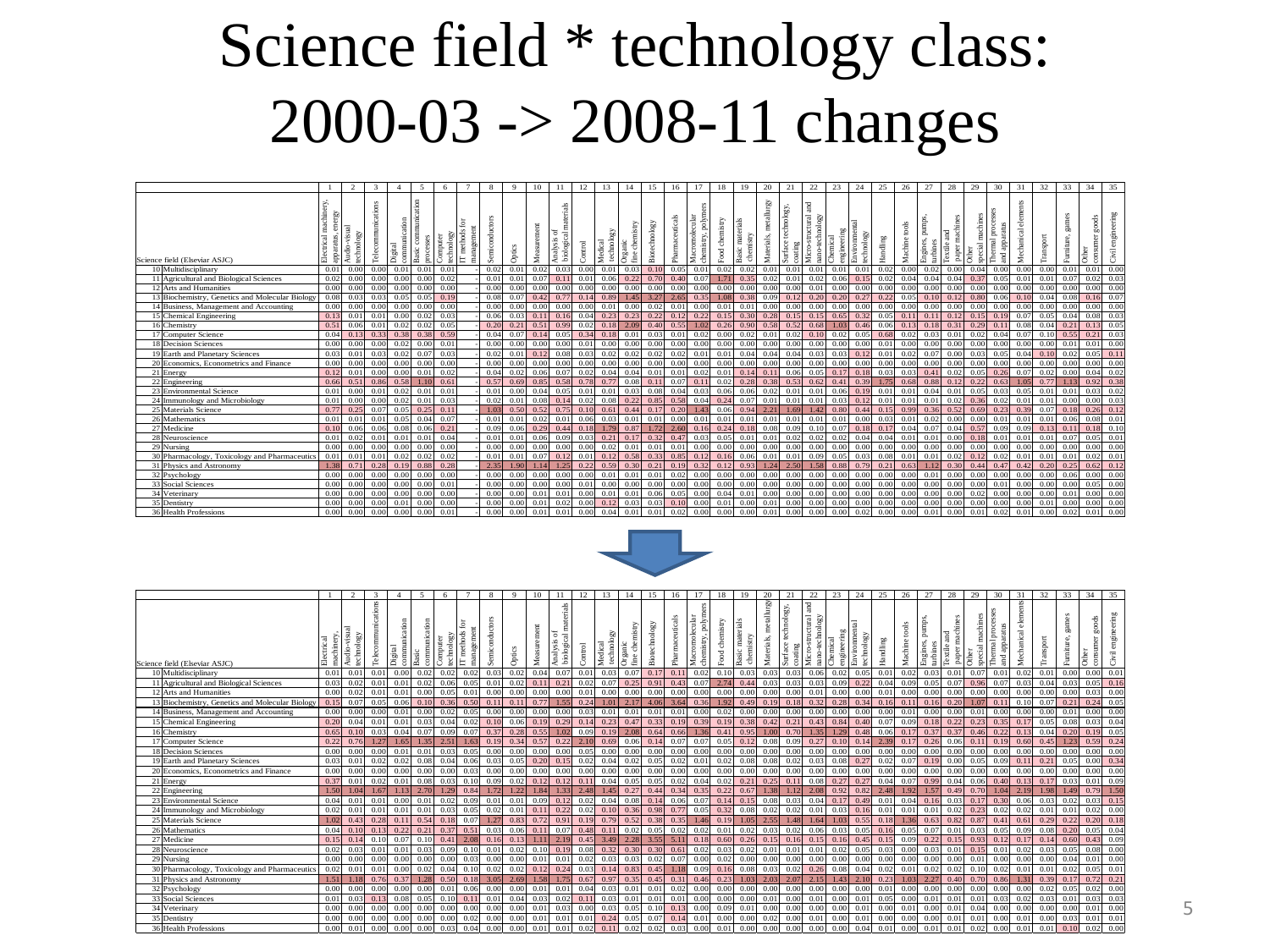#### Science Intensity (#paper/1000 employees)

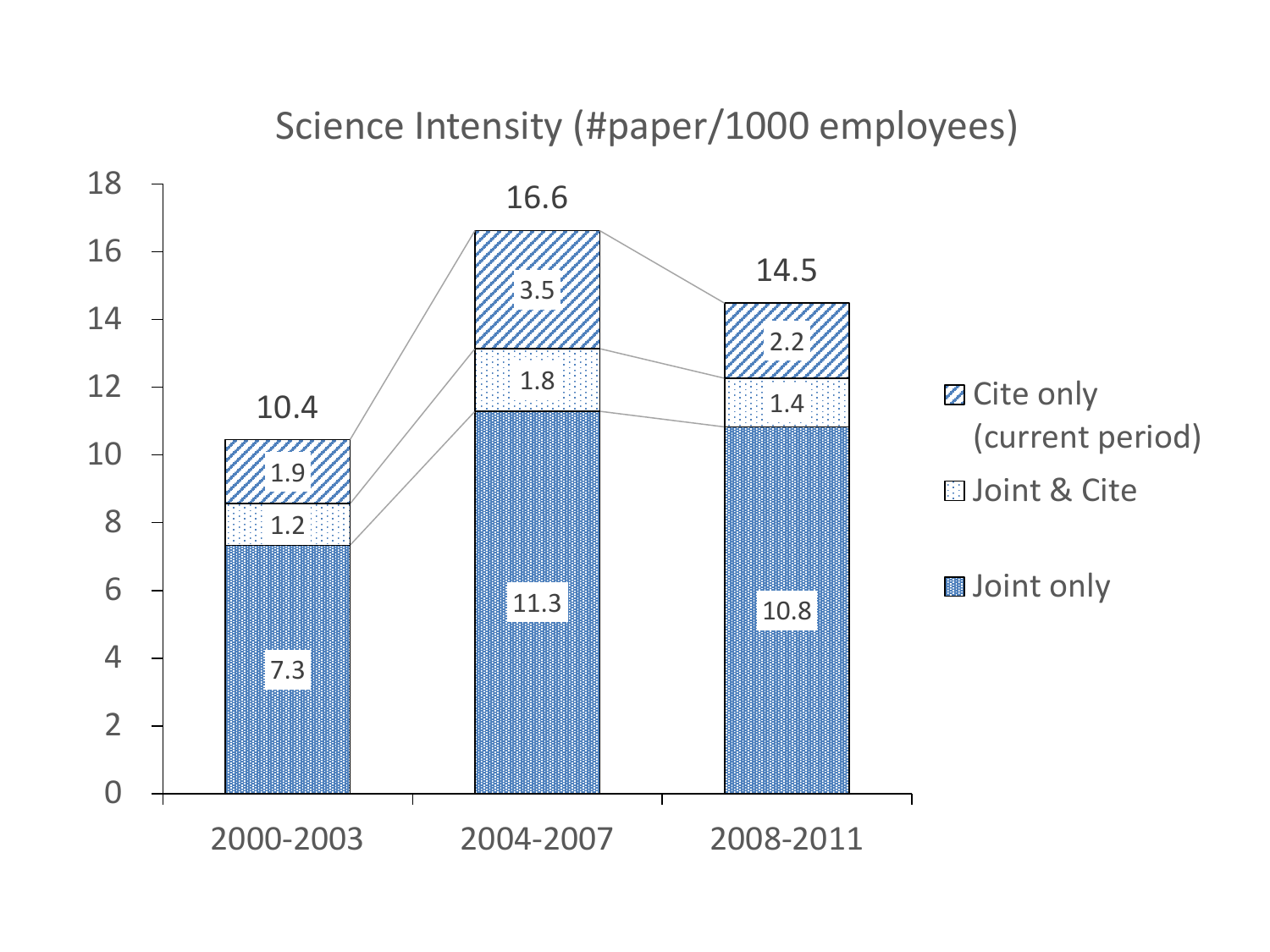

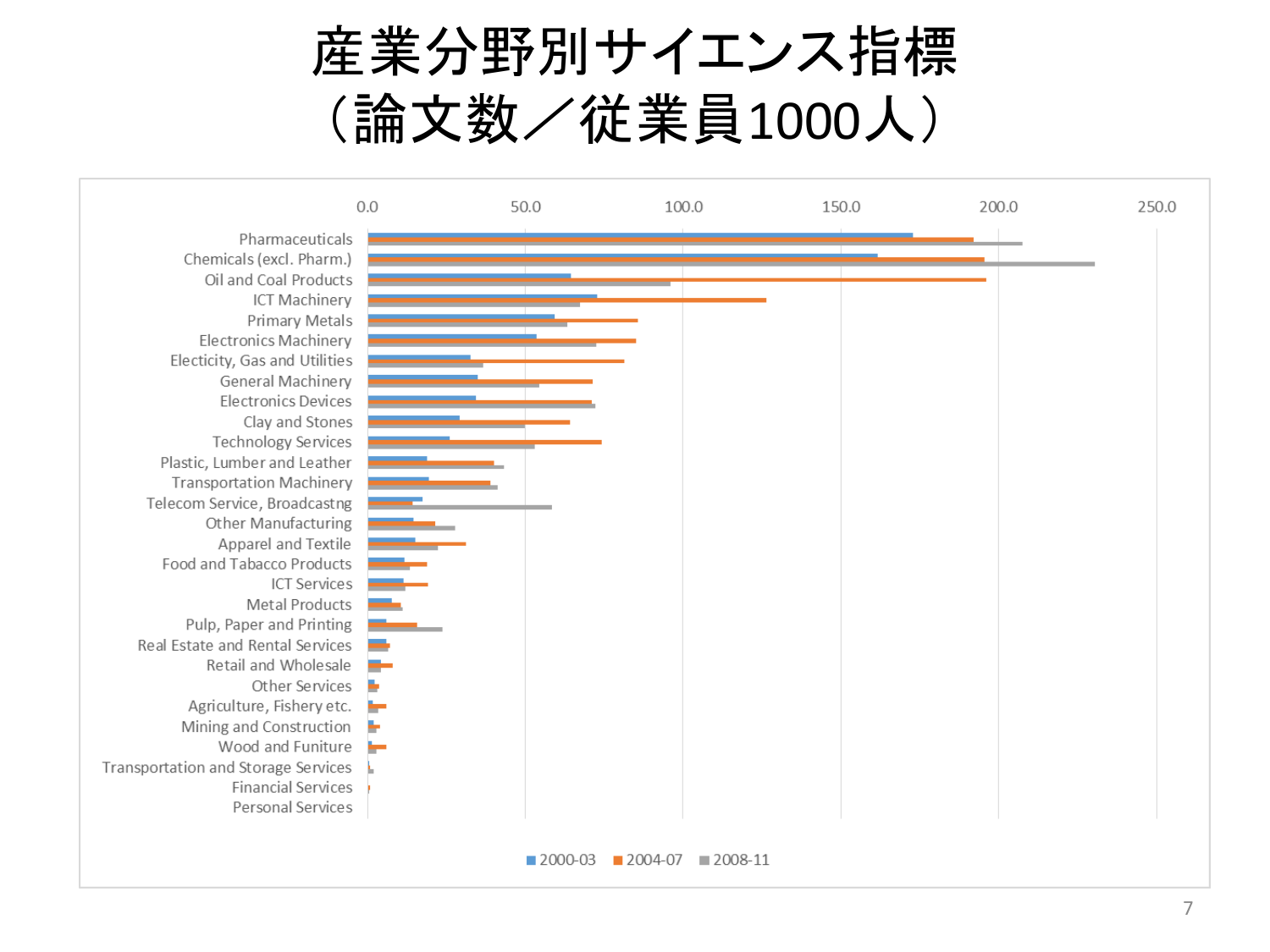

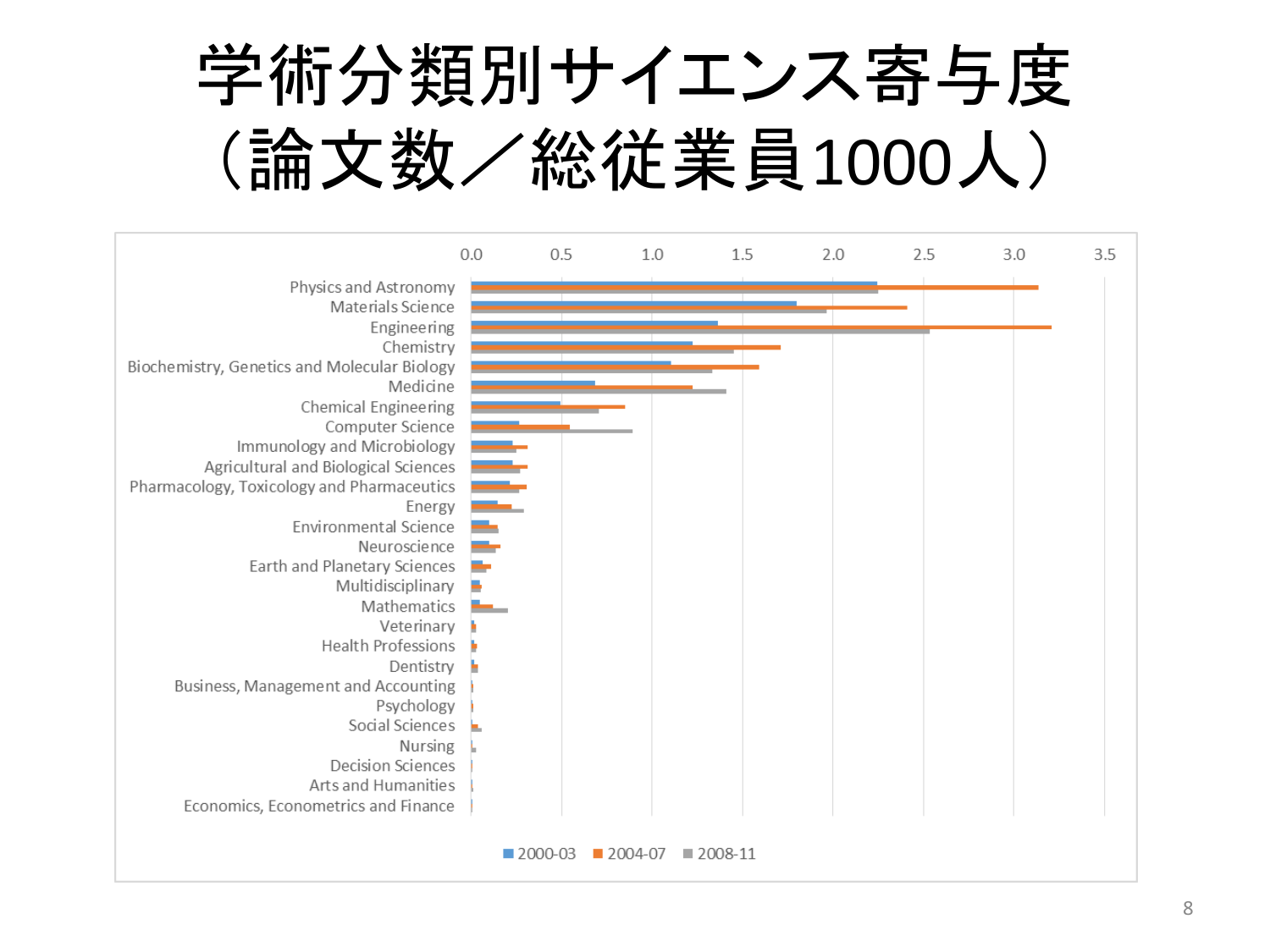# 論文で見る産学連携(SCOPUS)